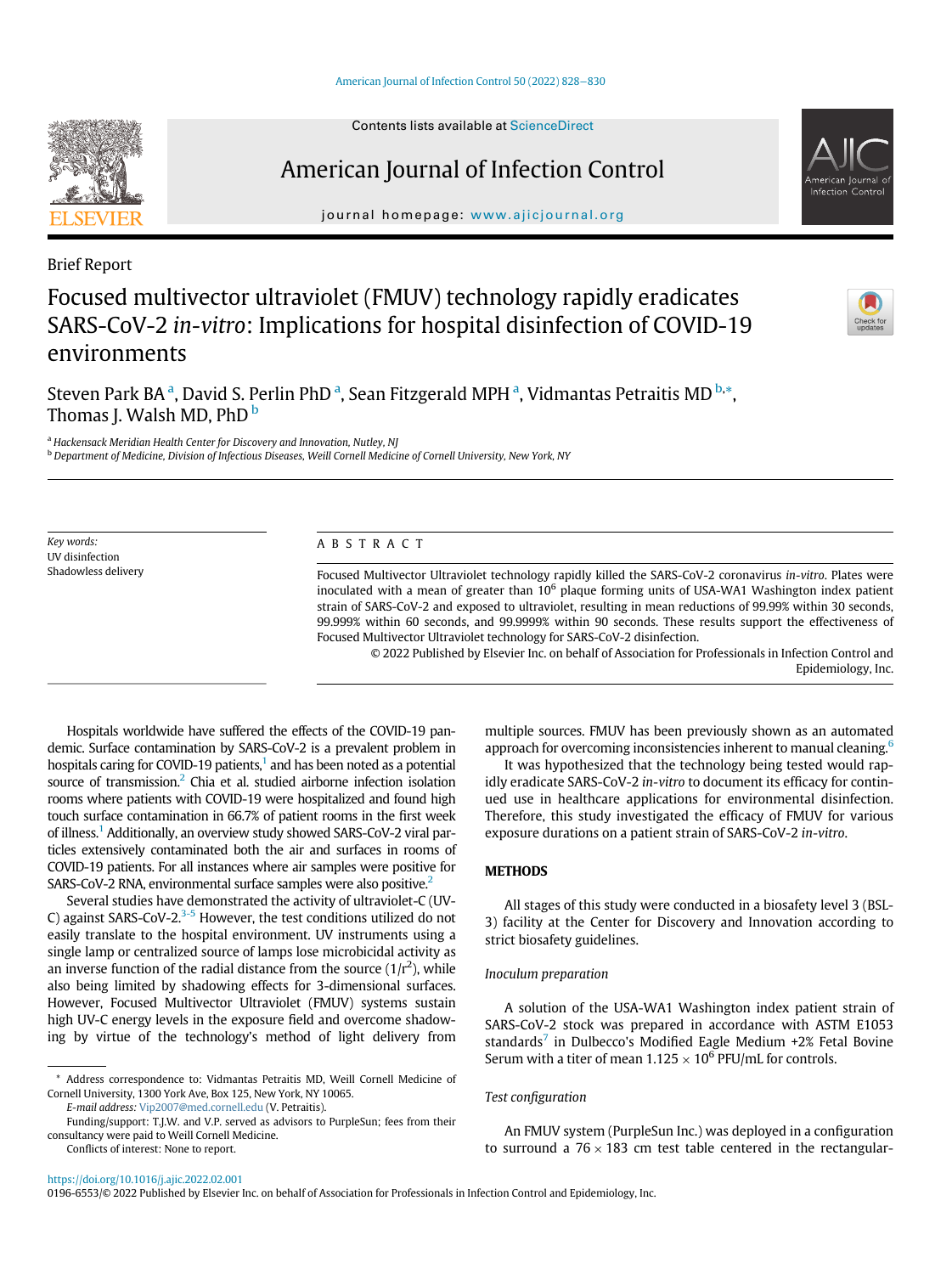<span id="page-1-0"></span>

Fig 1. (A) Top view and (B) isometric view of the test equipment in rectangular configuration surrounding a table with triplicate test samples equally spaced in the center of the  $195 \times 140 \times 274$  cm FMUV target zone.

shaped target zone at a 74 cm height ( $Fig 1$ ). This zone is typically designated for disinfection of critical patient care equipment as large as patient beds and operating tables. $<sup>6</sup>$  $<sup>6</sup>$  $<sup>6</sup>$ </sup>

## Carrier preparation and FMUV exposure

Glass slide carriers  $(25 \times 75 \times 1 \text{ mm})$  were cleaned, sterilized, placed within sterile Petri dishes, and inoculated with a 0.1 mL viral droplet. Due to BSL-3 safety and containment requirements, Petri dishes were covered with UV-transmissible material throughout the test, which were known to partially reduce UV exposure to the samples. Samples were exposed to FMUV light for durations of 0, 30, 45, and 90 seconds.

### Quantification

After exposure, viral droplets were extracted from their carrier using a P200 pipette with a sterile aerosol barrier tip, diluted by a factor of 10, and assayed for infectivity in VeroE6 cells in Dulbecco's Modified Eagle Medium + Fetal Bovine Serum, supplemented with Penicillin, Streptomycin, and Amphotericin B. Cells were stained with 0.5% crystal violet, washed, and the detected number of viable organisms for each carrier was listed as plaque forming units (PFUs). Standard methods for data analysis and calculations were utilized to determine Log Reduction (LR) and Percent Reduction (PR).<sup>[8](#page-2-5)</sup>

# RESULTS

Data from the plaque assay on virus infectivity at the given dilution is shown in [Table 1](#page-1-1).

Current standards such as ASTM E2197 do not address methods for analyzing zero detected PFUs, such as observed here.<sup>[9](#page-2-6)</sup> However, this is addressed in the Data Analysis section of Environmental Protection Agency MB-31-03, which was therefore used to compute the results. At a 10-fold dilution when a portion of carriers at a given time point showed zero, a value of 5 PFU/mL was used. The mean LR and PR was then calculated for the 30 seconds and 45 seconds time points. The standard further describes, for time points where zero PFUs are observed for all treated carriers, the LR and PR are recorded as  $\ge$  the mean log<sub>10</sub> density of the control carriers, which was followed for the 90 seconds time point.

The germicidal activity of FMUV resulted in a mean 4-log reduction (99.9954%) of PFUs/carrier within 30 seconds, 5-log reduction (99.9994%) in 45 seconds, and ≥6-log reduction (≥99.9999%) in 90 seconds. Using the Aspin-Welch Test for Unequal Variance, P-values at all time points were .011, which is considered statistically significant.

#### DISCUSSION

This study demonstrated rapid in-vitro eradication of viable SARS-CoV-2 within 90 seconds. To our knowledge, this is the first study to demonstrate a ≥6-log reduction of viable SARS-CoV-2 in a large-scale test setup within 90 seconds. One study reported a >6-log reduction after 5[4](#page-2-7)0 seconds of UV exposure using one lamp at a 3 cm distance, $4\overline{4}$ while another described a >3-log reduction after 84.4 seconds also using one lamp at  $25 \text{ cm}^5$  $25 \text{ cm}^5$  $25 \text{ cm}^5$ 

The system employed in this study has been utilized in a wide range of hospital settings for equipment disinfection, especially between patient cases. Although this system is designed to treat equipment, the deployment wall and any other surfaces that are within the target zone will also disinfected. As United States hospitals

#### <span id="page-1-1"></span>Table 1

Results for individual and mean detected plaque forming units for all carriers when exposed to Focused Multivector Ultraviolet light for 0, 30, 45, and 90 seconds

| Condition            | Exposure time (s) | Plaque forming units (PFU) |          |         |           | Mean PFU | Percent reduction |
|----------------------|-------------------|----------------------------|----------|---------|-----------|----------|-------------------|
| Control Carriers     |                   | 700.000                    | .300.000 | 900,000 | 1.60.0000 | ,125,000 | N/A               |
| <b>Test Carriers</b> | 30                | 80                         | 30       |         | 50        | 53.33    | 99.9954%          |
|                      | 45                |                            | 10       |         |           | 3.33     | 99.9994%          |
|                      | 90                |                            |          |         |           |          | 99.9999%          |